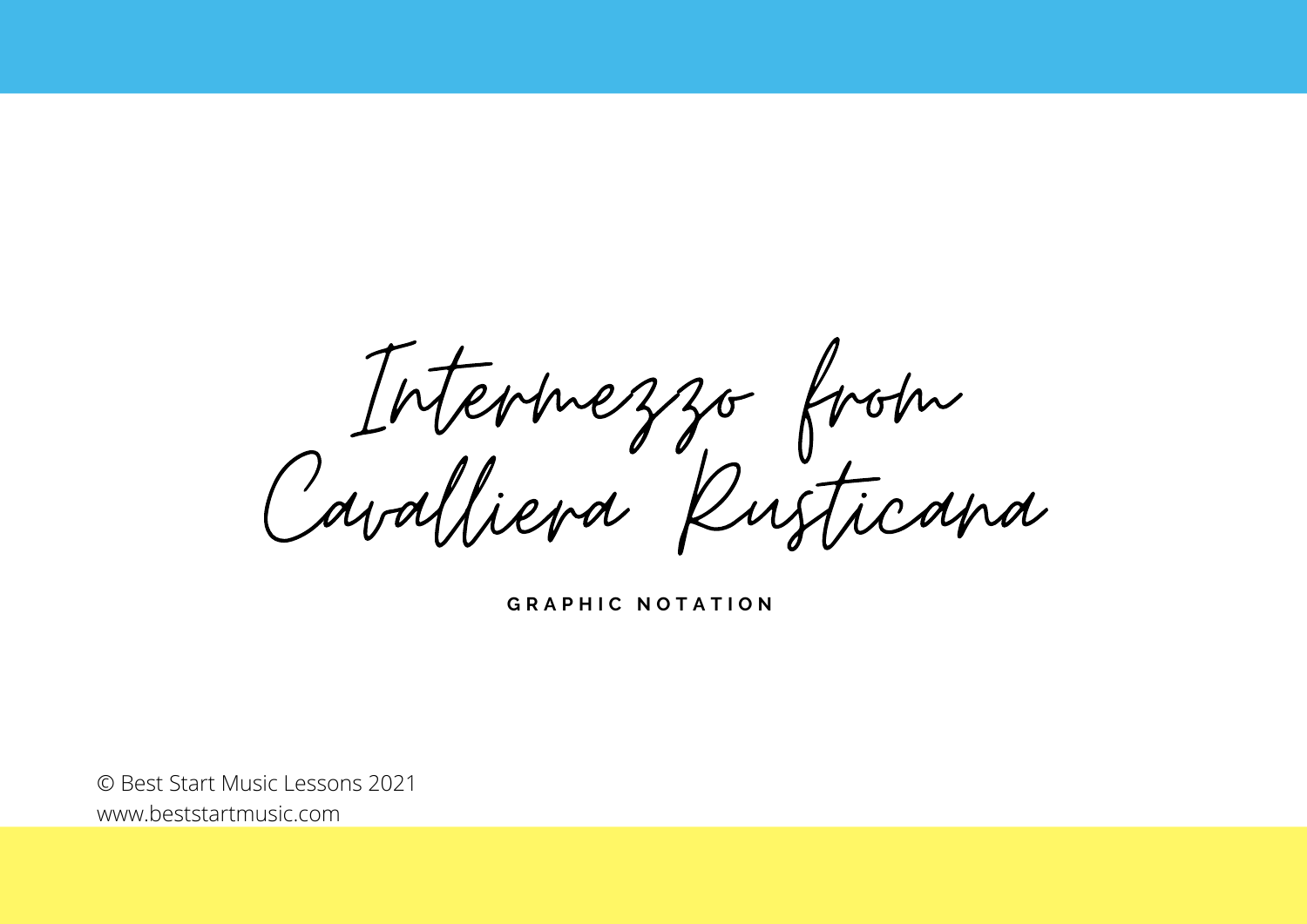$\eta$ ank you!

Thank you for downloading *Intermezzo from Cavalleria Rusticana Graphic Notation.*

This download is intended to provide parents, practice partners and studio teachers with additional resources.

If you have any questions, comments or feedback, I'd love to hear from you at beststartmusic@gmail.com!

## How to use:

Print out the following pages of graphic notation.

Listen to the music and read the graphic notation from left to right, top to bottom.

Trace your finger over the symbols as you listen.

This download may only be used by a single teacher in their studio or by an individual family for home practice. Parents/teachers may reproduce the downloads only for students within their own studio or within their own home. Parents/teachers may not give this resource to other parents/teachers. Please direct other parents/teachers to www.beststartmusic.com or www.fluteplay.ca to purchase their own resources!

All graphics and fonts have been created with Canva.

With thanks,

Savah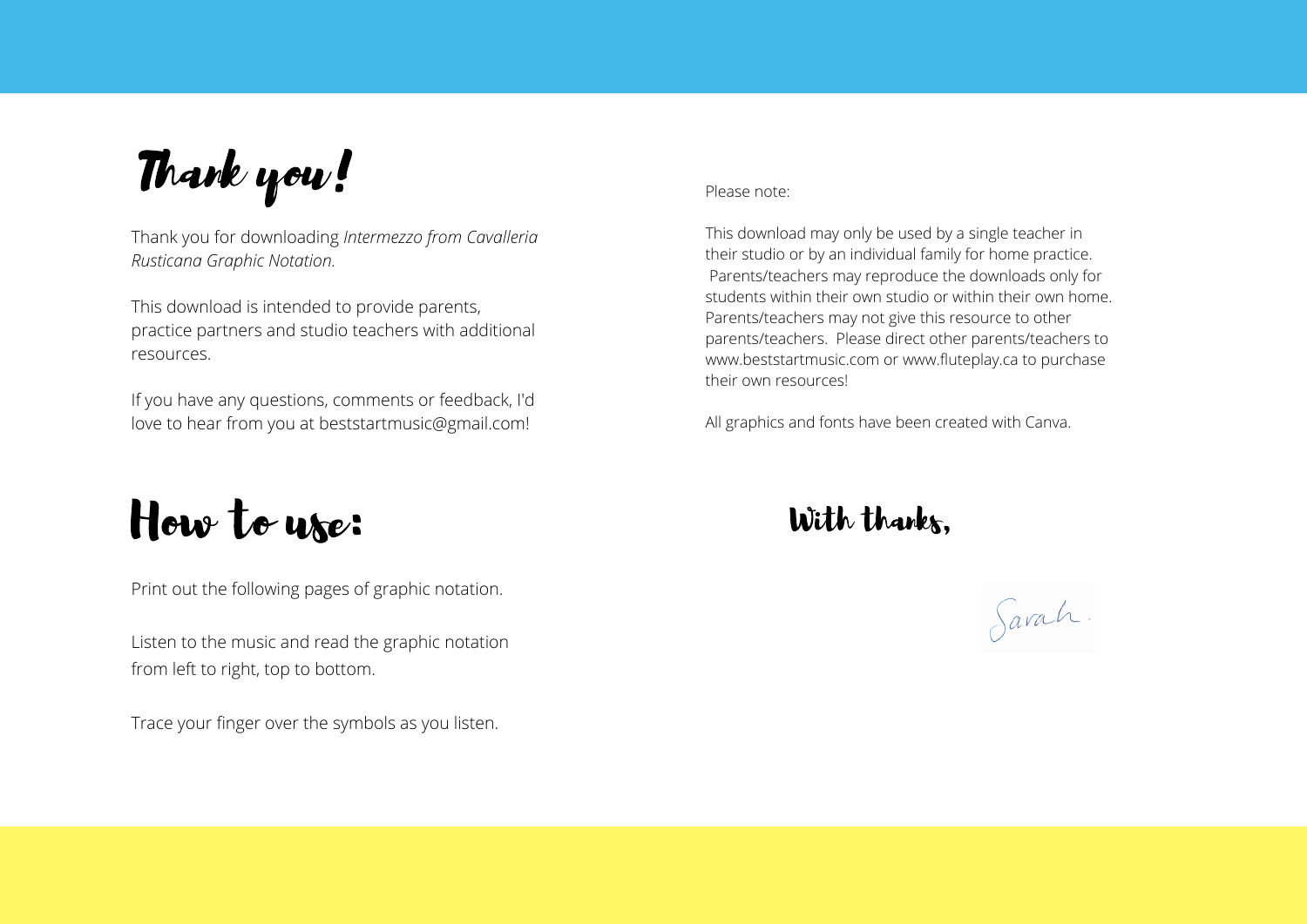Intermezzo from Cavalleria RUsticana page 1



www.beststartmusic.com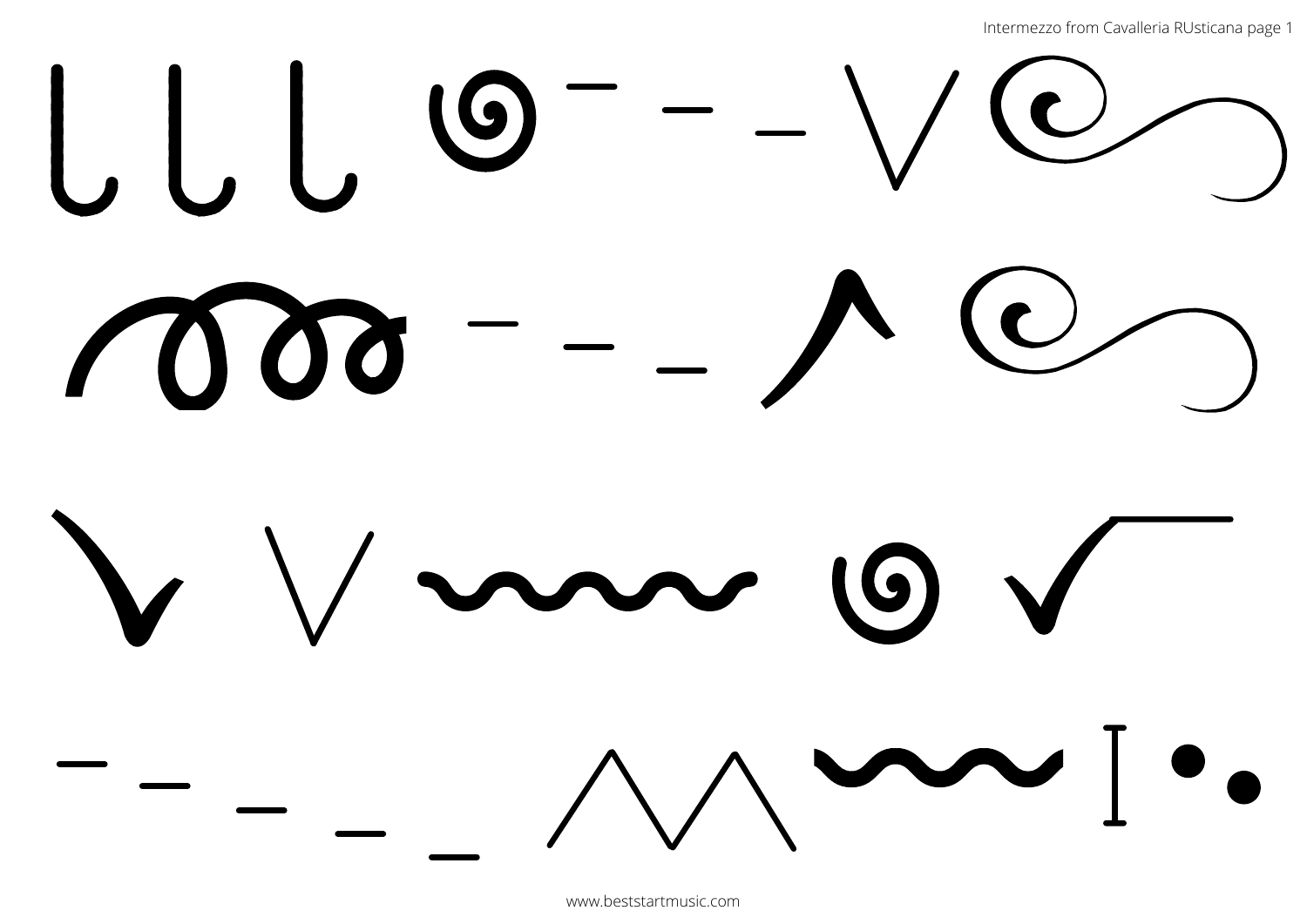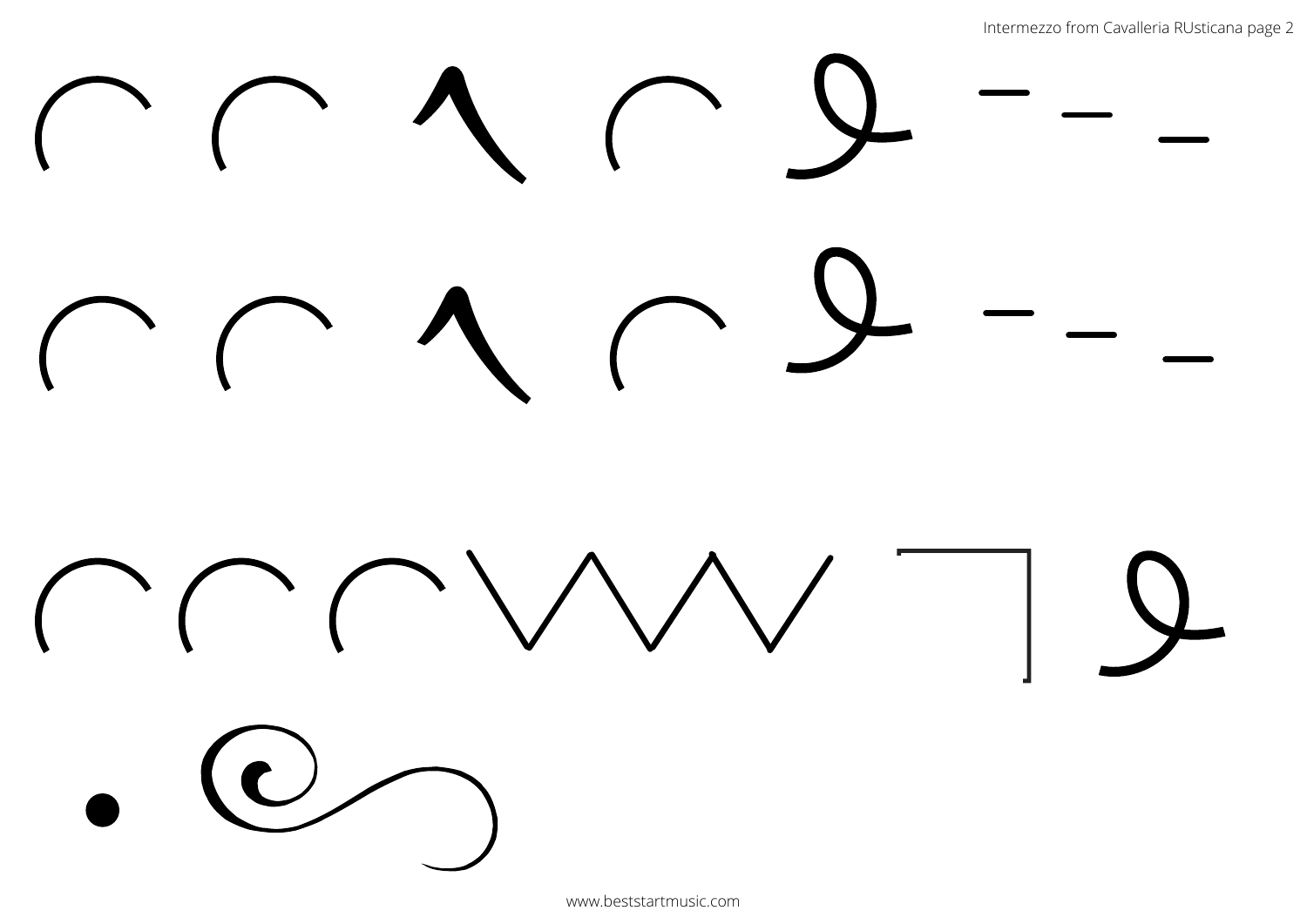## $\left( 0\right) \bullet \left( 0\right) \bullet \left( 0\right) ^{-1}-.$  $\begin{array}{c|c} \begin{array}{ccc} \text{\textcolor{blue}{\bullet}} & \text{\textcolor{blue}{\bullet}} & \text{\textcolor{blue}{\bullet}} \end{array} & \begin{array}{c} \text{\textcolor{blue}{\bullet}} & \text{\textcolor{blue}{\bullet}} & \text{\textcolor{blue}{\bullet}} \end{array} \end{array}$  $\mathbf{C}_{\diagup}$

www.beststartmusic.com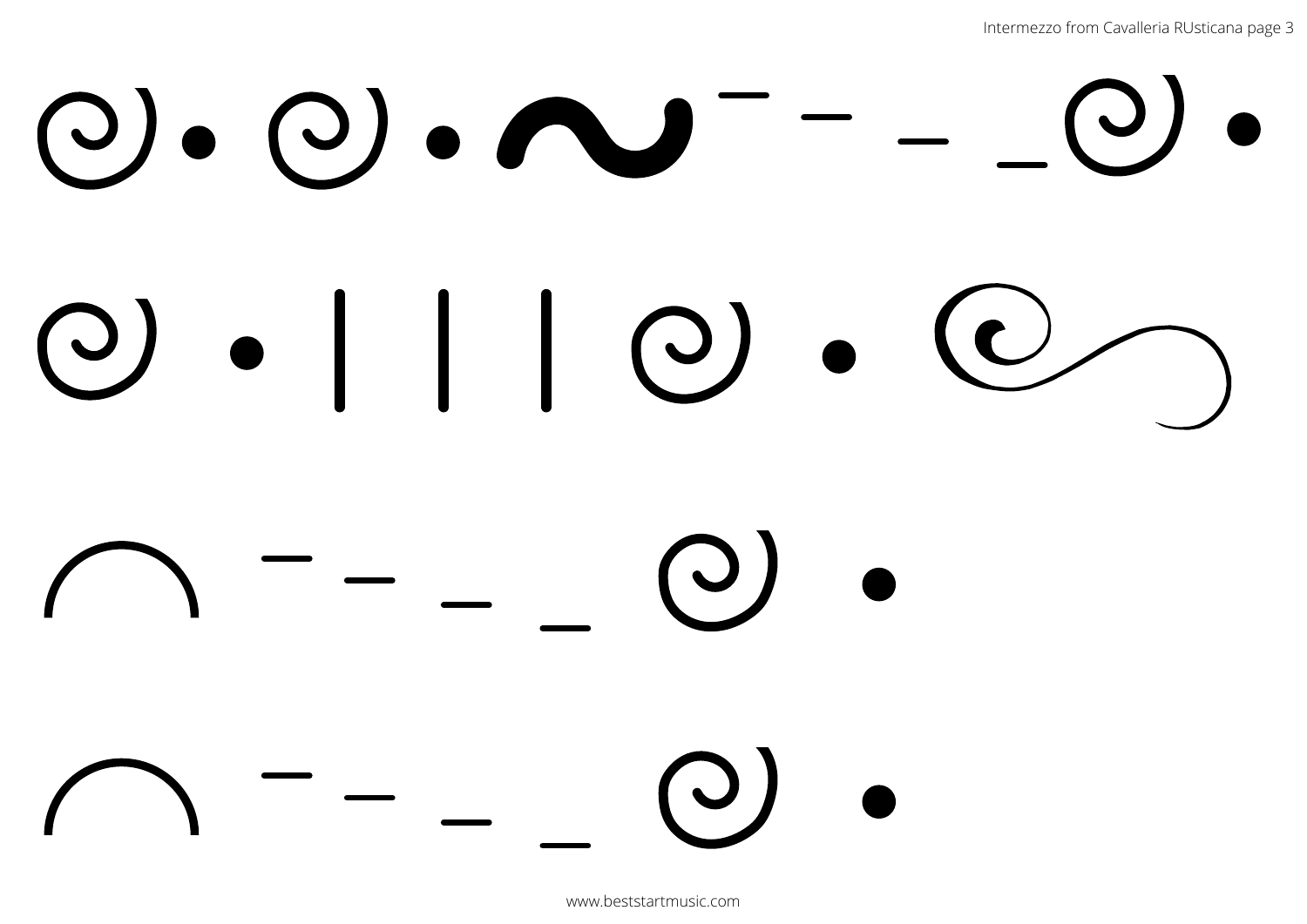Intermezzo from Cavalleria RUsticana page 4



## 



www.beststartmusic.com